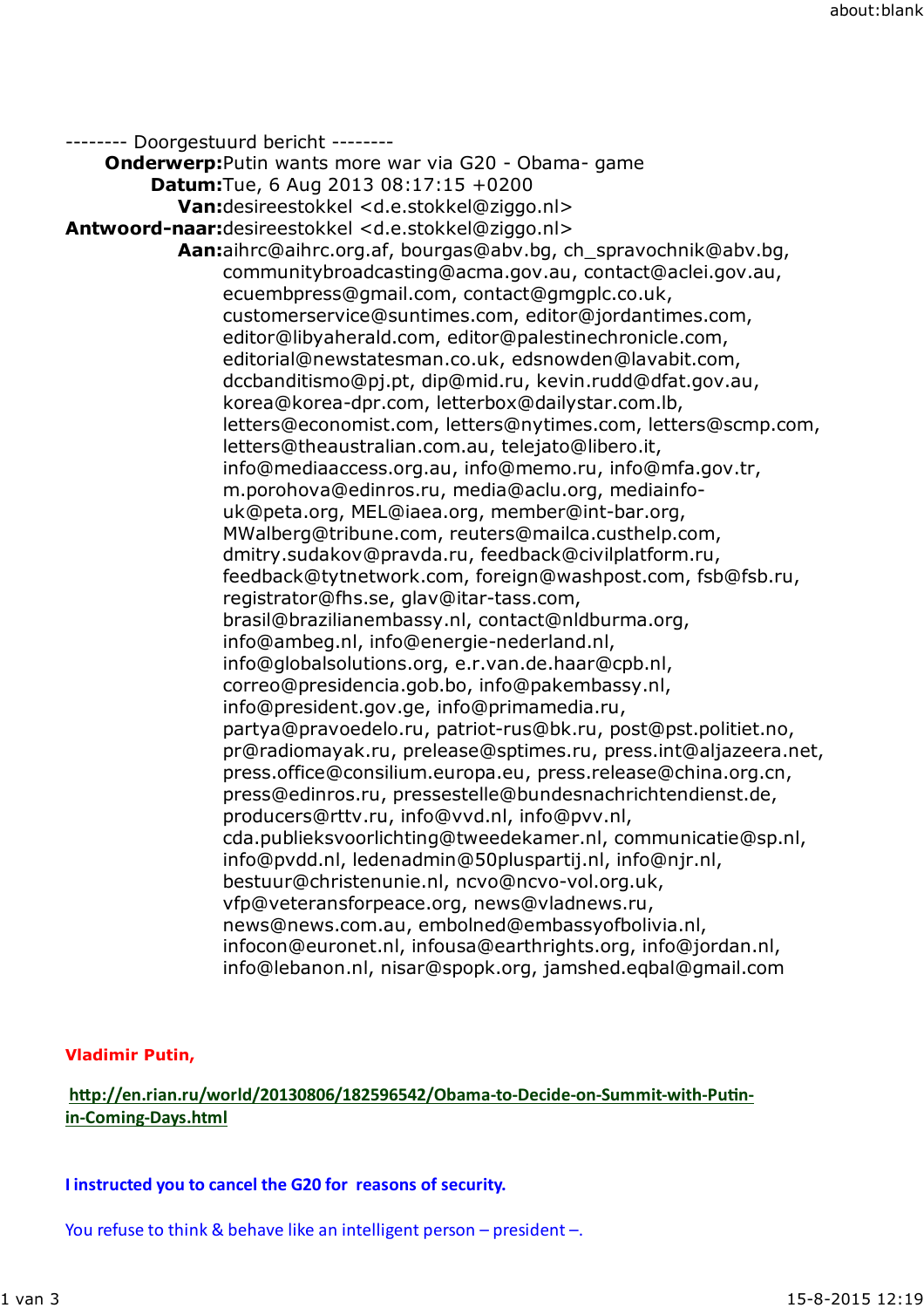G20 weakens the security of individual Businesses.

And on top of that we get bullshit-articles, like the one I linked.

Putin, you don't behave like a president who wants the Business-world to be aware of NSA-CIAdanger & to be protected under NSA-CIA.

You – and all other politicians – appearently are indifferent about the fact 'that everybody spies on everybody, what is unfair compitition to the advantage of USA. And its torture, now nobody can go to court anymore because USA is reading files & listening to phonecalls'.

Especially now USA turns all the informations they collect into war. Into more corruption inside SecretServices, police, EU, UN, courts & lawyers-offices.

### **You refuse to protect Earth against torture & unfair competition.**

And something else....

When you would have cancelled the G20 2 weeks ago, you would have forced Obama to work more legally

correct.

This is how you build the Timeline for Justice.

But you Presidents dont'want justice, you enjoy to torture & murder people, to demolish Earth.

The only thing politicians & NGOs want it to destroy mankind & demolish Earth.

Putin, Cancel G20 if compagnies are suppose to survive on No Privacy Earth!

First, USA must be brought to the International Court of Justice where they prove **to every country on Earth that USA implement & conduct the UN-charter, Lisbontreaty,**

**Torture-treaty, all other treaties.** 

#### **Desiree**

http://www.desireestokkel.nl/

http://www.youtube.com/channel/UCbRO9u-TupdS0MQuHJ7nYQQ/videos